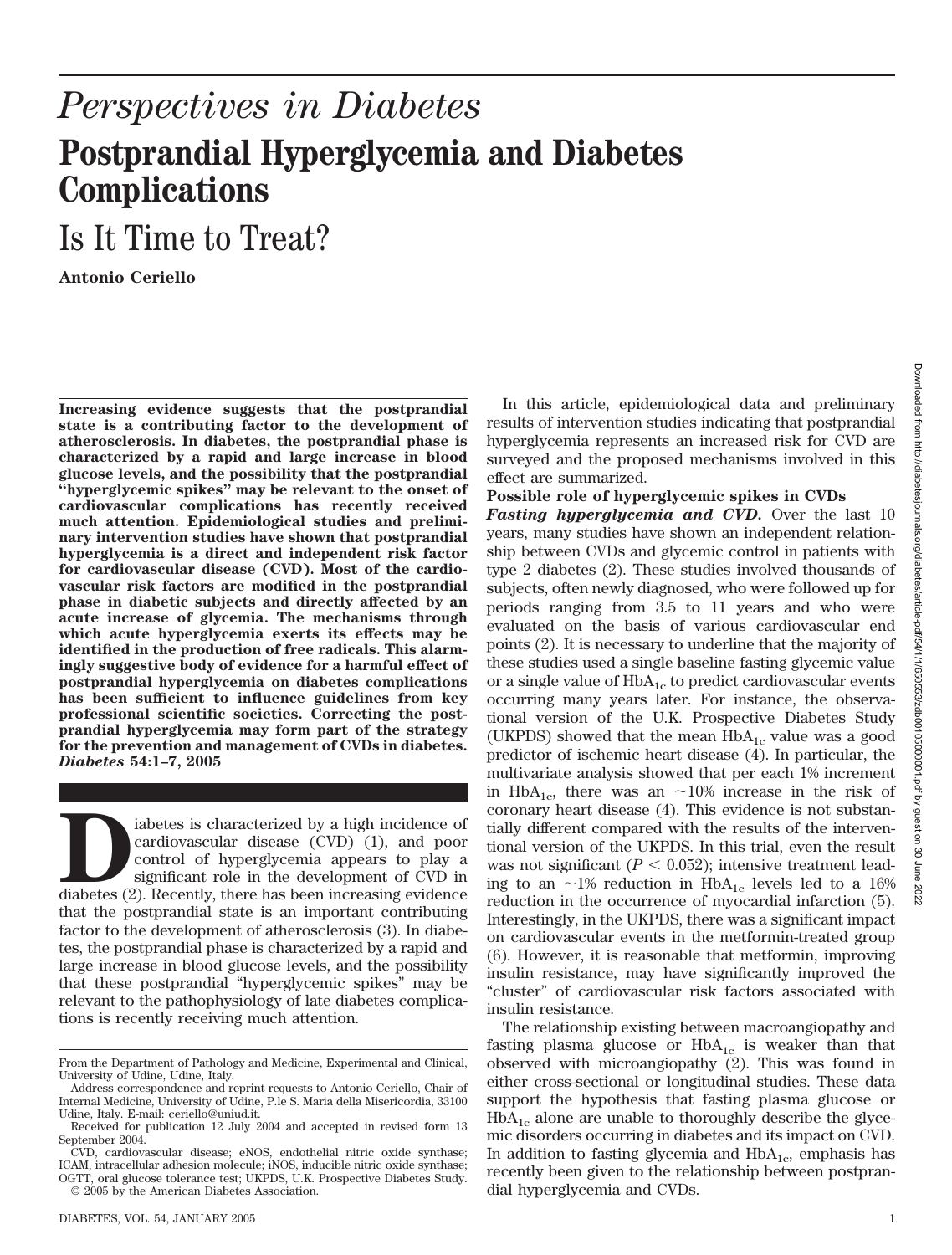Epidemiological studies showing an association between postprandial hyperglycemia with risk of CVD and mortality

| Hoorn Study                                                               | 2-h glucose better predictor of mortality than $HbA_{1c}$                                                     | Ref. 9  |
|---------------------------------------------------------------------------|---------------------------------------------------------------------------------------------------------------|---------|
| Honolulu Heart Program                                                    | 1-h glucose predicts coronary heart disease                                                                   | Ref. 10 |
| Chicago Heart Study                                                       | 2-h postchallenge glucose predicts all-cause mortality                                                        | Ref. 11 |
| <b>DECODE</b>                                                             | High 2-h postload blood glucose is associated with increased<br>risk of death, independent of fasting glucose | Ref. 12 |
| Coutinho et al.                                                           | 2-h glucose associated with CHD                                                                               | Ref. 13 |
| Whitehall Study, Paris Prospective Study, and<br>Helsinki Policemen Study | 2-h postchallenge glucose predicts all-cause and CHD<br>mortality                                             | Ref. 14 |
| Diabetes Intervention Study                                               | Postmeal but not fasting glucose is associated with CHD                                                       | Ref. 15 |

CHD, coronary heart disease.

**Postprandial hyperglycemia and CVD: epidemiological evidences.** The oral glucose tolerance test (OGTT) has been mostly used in epidemiological studies that attempt to evaluate the risk of CVD. The main advantage of the OGTT is its simplicity: a single plasma glucose measurement 2 h after a glucose load determines whether glucose tolerance is normal, impaired, or indicative of overt diabetes. The caveats of the OGTT are numerous because 75 or 100 g glucose is almost never ingested during a meal and, more importantly, many events associated with ingesting a pure glucose solution do not incorporate the numerous metabolic events associated with eating a mixed meal. Moreover, the relationship between glycemia and the meal content is contingent upon the contents of the meal (7). However, it has recently demonstrated that the level of glycemia reached at 2 h after an OGTT is closely related to the level of glycemia after a standardized meal (mixed meal in the form of wafers containing oat-fractionation products, soy protein, and canola oil sweetened with honey: 345 kcal, 10.7 g fat, 12.1 g protein, 8.9 g simple sugars, 41.1 g starch, and 3.8 g dietary fibers), suggesting that the OGTT may represent a valid tool to reveal altered carbohydrate metabolism during the meal (8). Interestingly, the correlation is more consistent for the values of glycemia in the impaired glucose tolerance range (8).

From the epidemiological point of view, the Hoorn Study (9), the Honolulu Heart Study (10), the Chicago Heart Study (11), and, more recently, the DECODE (Diabetes Epidemiology: Collaborative Analysis of Diagnostic Criteria in Europe) study (12) have clearly shown that the glucose serum level 2 h after an oral challenge with glucose is a powerful predictor of cardiovascular risk. This evidence is also confirmed by two important meta-analyses. The first, by Coutinho et al. (13), examined studies on 95,783 subjects. The second, which involved  $>20,000$ subjects, pooled the data of the Whitehall Study, Paris Prospective Study, and Helsinki Policemen Study (14). The possible role of postprandial hyperglycemia as independent risk factor has also been supported by the Diabetes Intervention Study, which showed how postprandial hyperglycemia predicts infarction in type 2 diabetic subjects (15), and by another study, which associates postprandial hyperglycemia levels with mediointimal carotid thickening (16). Intriguing evidence comes from a study that demonstrates how mediointimal carotid thickening is correlated not only with postprandial glucose serum level but particularly with the glycemic spikes during the OGTT (17). In this study, postchallenge glucose spikes were defined as the difference between the maximal postchallenge glucose

level during OGTT, irrespective of the time after glucose challenge and the level of fasting plasma glucose (17). Epidemiological studies are summarized in the Table 1.

Indirect evidences of the unfavorable role of acute hyperglycemia on CVDs are also available. Hyperglycemia during a cardiovascular acute event is unfavorable from a prognostic point of view in the case of both myocardial infarction (18,19) and stroke (20,21). A worst prognosis has been demonstrated for both cases in diabetic and nondiabetic subjects (18–21). As far as infarction is concerned, it has been recently demonstrated by a metaanalysis that there is a continuous correlation between glucose serum levels and the seriousness of the prognosis even in nondiabetic subjects (22), while intensive insulin treatment during acute myocardial infarction reduces long-term mortality in diabetic patients (23). This is consistent with the evidence that in normal subjects, an acute increase of glycemia significantly prolongs the QT (24) and that during myocardial infarction, increased glucose level is capable of inducing such electrophysiological alterations as to favor the occurrence of arrhythmias whose outcome could even be fatal (25).

**Postprandial hyperglycemia and CVD: intervention studies.** One of the major concerns about the role of postprandial hyperglycemia in CVD has been, until now, the absence of intervention studies. Evidences are now coming.

The STOP-NIDDM trial has presented data indicating that treatment of subjects with impaired glucose tolerance with the  $\alpha$ -glucosidase inhibitor acarbose, a compound that specifically reduces postprandial hyperglycemia, is associated not only with a 36% reduction in the risk of progression to diabetes (26) but also with a 34% risk reduction in the development of new cases of hypertension and a 49% risk reduction in cardiovascular events (27). In addition, in a subgroup of patients, carotid intima media thickness was measured before randomization and at the end of the study (28). Acarbose treatment was associated with a significant decrease in the progression of intima-media thickness, an accepted surrogate for atherosclerosis (28). Furthermore, in a recent meta-analysis of type 2 diabetic patients, acarbose treatment was associated with a significant reduction in cardiovascular events, even after adjusting for other risk factors (29). Finally, very recently, the effects of two insulin secretagogues, repaglinide and glyburide, known to have different efficacy on postprandial hyperglycemia, on carotid intima-media thickness and markers of systemic vascular inflammation in type 2 diabetic patients have been evaluated (30). After 12 months, postprandial glucose peak was  $148 \pm 28$  mg/dl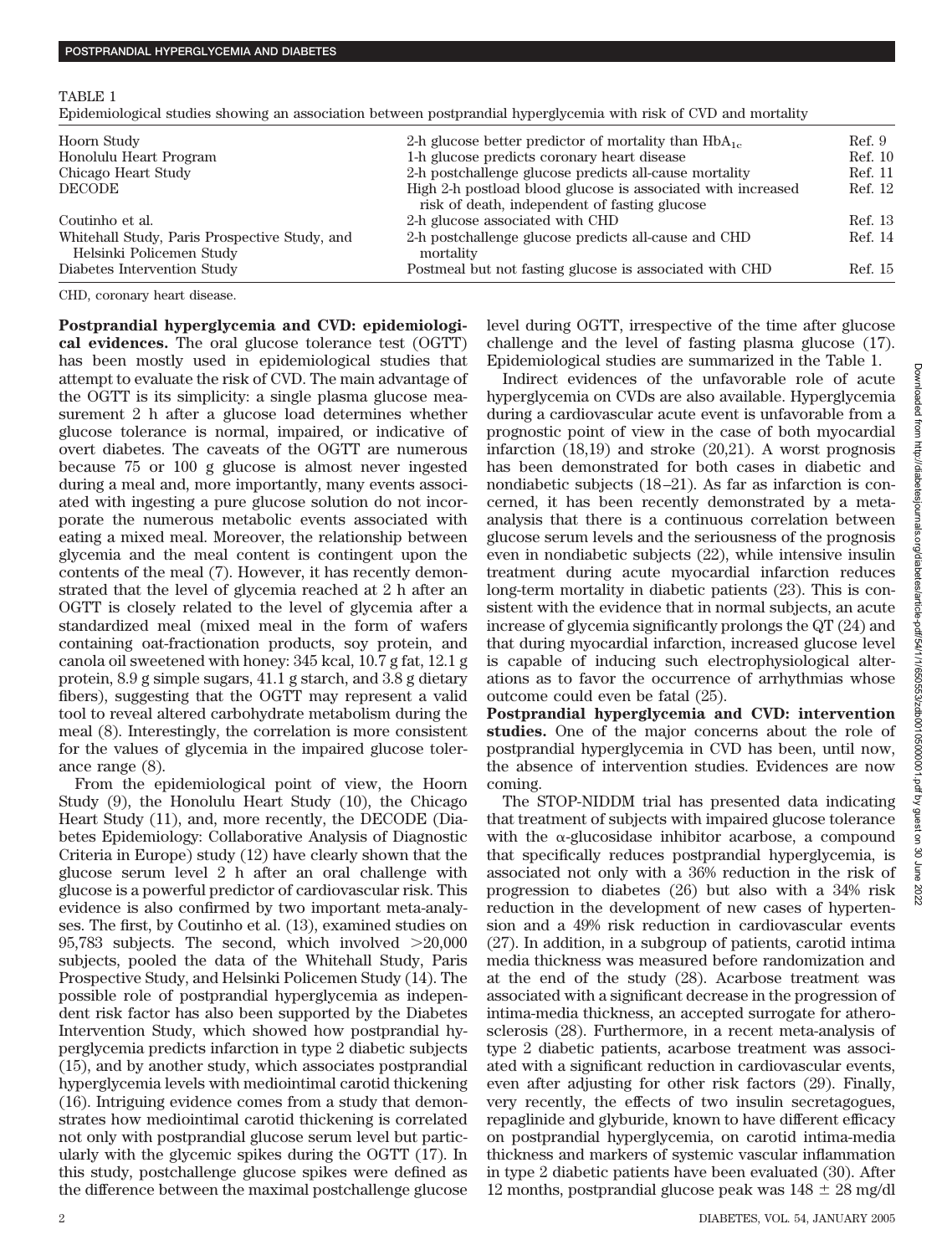in the repaglinide group and  $180 \pm 32$  mg/dl in the glyburide group ( $P < 0.01$ ). HbA<sub>1c</sub> showed a similar decrease in both groups  $(-0.9%)$ . Carotid intima-media thickness regression, defined as a decrease of  $>0.020$  mm, was observed in 52% of diabetic subjects receiving repaglinide and in 18% of those receiving glyburide  $(P < 0.01)$ . Interleukin-6 ( $P = 0.04$ ) and C-reactive protein ( $P = 0.02$ ) decreased more in the repaglinide group than in the glyburide group. The reduction in carotid intima-media thickness was associated with changes in postprandial but not fasting hyperglycemia (30). Therefore, evidence is emerging and suggests that treating postprandial hyperglycemia may positively affect the development of CVD.

**Mechanisms involved.** Acceptance of the hypothesis that postprandial hyperglycemia has a direct, harmful effect on the cardiovascular system requires, at the very least, a link between acute hyperglycemia and one or more risk factors for CVD. Most cardiovascular risk factors are affected directly by an acute increase of glycemia in individuals with diabetes and are modified in the postprandial phase. LDL oxidation in diabetes is related to metabolic control (31,32), and it has been shown in type 2 diabetic patients that after meals, LDL oxidation increases (33) and that this phenomenon is in strict relationship with the degree of hyperglycemia (34).

Endothelial function is altered early in diabetes. It has been demonstrated that in diabetic subjects, the vasodilating response to stimuli is diminished and that this anomaly is related to glycemic control (35). In vivo studies have demonstrated that hyperglycemic spikes induce, in both diabetic and normal subjects, an endothelial dysfunction (36 –38). This effect of hyperglycemia is probably linked with a reduced production/bioavailability of nitric oxide (NO), since hyperglycemia-induced endothelial dysfunction is counterbalanced by arginine (38). Furthermore, it is very interesting that a rapid decrease of flow-mediated vasodilation has been shown in the postprandial phase in type 2 diabetic patients and that the decrease correlated inversely with the magnitude of postprandial hyperglyemia (39).

The possible role of hyperglycemia in the activation of blood coagulation has previously been reviewed (40). It emerges that acute glycemic variations are matched with a series of alterations of coagulation that are likely to cause a thrombosis. This tendency is documented by studies demonstrating that when hyperglycemia is induced, a shortening of the fibrinogen half-life (41) and an increase in fibrinopeptide A (42,43), in fragments of prothrombin (44), in factor VII (45), and in platelet aggregation (46) can be found in both normal and diabetic subjects. These data indicate that during experimental hyperglycemia, the coagulation is activated.

It is interesting that it already has been documented that in diabetic subjects, postprandial hyperglycemia causes an overproduction of thrombin (47). The phenomenon is strictly dependent on the glycemic levels reached (47).

Adhesion molecules regulate the interaction between endothelium and leukocytes (48). They participate in the process of atherogenesis because their greater expression would imply an increase in the adhesion of leukocytes (monocytes in particular) to the endothelium (49). It is well known that this is considered one of the early stages of the process leading to atheromatous lesion. Among the various proadhesive molecules, intracellular adhesion molecule (ICAM)-1 has received particular interest. Increase in the circulating form of this molecule has been demonstrated in subjects with vascular disease (50) and with diabetes, with or without vascular disease (51,52). These increases have been considered the indication of the activation of the atherogenic process.

The soluble form of ICAM-1 is stored in the cells and can be quickly expressed outside them as a consequence of various stimuli. It has been demonstrated that acute hyperglycemia in both normal and diabetic subjects is a sufficient stimulus for the circulating level of ICAM-1 to increase, thus activating one of the first stages of the atherogenic process (53,54).

The concept of atherosclerosis as an inflammatory disease even in diabetes is now well established (55). Studies support the evidence that an acute hyperglycemia during a hyperglycemic clamp (56) or in the postprandial state (57) can increase the production of plasma interleukin-6, tumor necrosis factor- $\alpha$ , and interleukin-18.

**Postprandial hyperglycemia and oxidative/nitrosative stress.** Recent studies demonstrate that hyperglycemia induces an overproduction of superoxide by the mitochondrial electron-transport chain (58). Superoxide overproduction is accompanied by increased NO generation, due to endothelial NO synthase (eNOS) and inducible NO synthase (iNOS) uncoupled state, a phenomenon favoring the formation of the strong oxidant peroxynitrite, which in turn damages DNA (59). DNA damage is an obligatory stimulus for the activation of the nuclear enzyme poly(ADP-ribose) polymerase. Poly(ADP-ribose) polymerase activation in turn depletes the intracellular concentration of its substrate  $NAD^+$ , slowing the rate of glycolysis, electron transport, and ATP formation and produces an ADP ribosylation of the GAPDH (glyceraldehyde-3-phosphate dehydrogenase) (59). These processes result in acute endothelial dysfunction in diabetic blood vessels that, convincingly, contributes to the development of CVD (59). These pathways are summarized in Fig. 1.

Several indirect and direct evidences support the concept that acute hyperglycemia works through the production of an oxidative and nitrosative stress.

Indirect evidence is obtained through the use of antioxidants. The fact that antioxidants can hinder some of the effects acutely induced by hyperglycemia, such as endothelial dysfunction (36,60,61), activation of coagulation (44), and plasmatic increase of ICAM-1 (53) and interleukins (57), suggests that the action of acute hyperglycemia is mediated by the production of free radicals.

Direct evidence is linked to the estimate of the effects of acute hyperglycemia on oxidative stress markers. It has been reported that during oral glucose challenge, a reduction of the antioxidant defenses is observed (62– 64). This effect can be observed even in more physiologic situations that are present during meal consumption (65). The role of hyperglycemia is highlighted by the fact that giving two different meals, which will result into two different levels of postprandial hyperglycemia, the greater drop in the antioxidant activity is linked with the higher levels of hyperglycemia (34). The evidence that in diabetic subjects, LDLs are more prone to oxidation in the postprandial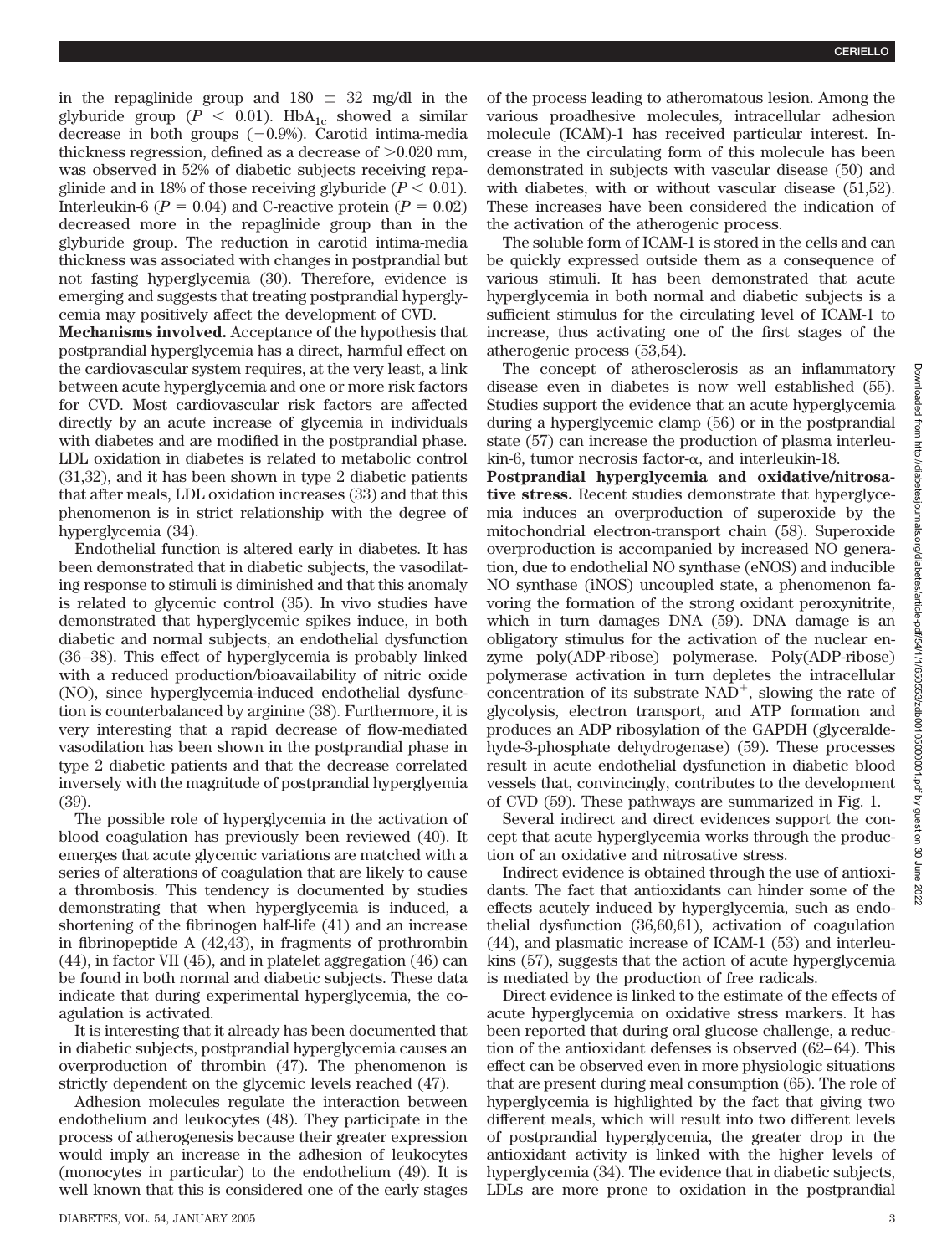

**FIG. 1. In endothelial cells, glucose can pass freely, in an insulin-independent manner, through the cell membrane. Intracellular hyperglycemia induces overproduction of superoxide at the mitochondrial level. Overproduction of superoxide is the first and key event in the activation of all other pathways involved in the pathogenesis of diabetes complications, such as polyol pathway flux, increased advanced glycation end product (AGE) formation, activation of protein kinase C (PKC) and nuclear factor-B (NF-kB), and increased hexosamine pathway flux. O2** - **reacting with NO produces peroxynitrite (ONOO**-**). Superoxide overproduction reduces eNOS activity but, through nuclear factor-B and protein kinase C, activates NAD(P)H and increases iNOS expression; the final effect is an increased NO generation. This condition favors the formation of the strong oxidant peroxynitrite, which in turn produces, in iNOS and eNOS, an uncoupled state, resulting in the production of superoxide rather than NO, and damages DNA. DNA damage is an obligatory stimulus for the activation of the nuclear enzyme poly(ADP-ribose) polymerase. Poly(ADP-ribose) polymerase activation in turn depletes the intracellular concentration of its substrate NAD, slowing the rate of glycolysis, electron transport, and ATP formation and produces an ADP ribosylation of the GAPDH. This process results in acute endothelial dysfunction in diabetic blood vessels that contributes to the development of diabetes complications. Nuclear factor-B activation also induces a proinflammatory condition and adhesion molecules overexpression. All of these alterations produce the final picture of diabetes complications.**

phase matches these data (33). Even in this situation, higher levels of hyperglycemia are matched with a greater oxidation of LDLs (34). Finally, the evidence that managing postprandial hyperglycemia can reduce postprandial generation of the endothelial dysfunction (66) and oxidative and nitrosative stress (67) strongly supports this hypothesis.

Interesting and new data are available on the possible generation of nitrosative stress during postprandial hyperglycemia. The simultaneous overgeneration of NO and superoxide favors the production of a toxic reaction product, the peroxynitrite anion (68). The peroxynitrite anion is cytotoxic because it oxidizes sulfydryl groups in proteins, initiates lipid peroxidation, and nitrates amino acids such as tyrosine, which affects many signal transduction pathways (68). The production of peroxynitrite can be indirectly inferred by the presence of nitrotyrosine (68), and it has recently been reported that nitrotyrosine is an independent predictor of CVD (69).

Several pieces of evidence support a direct role of hyperglycemia in favoring a nitrotyrosine overgeneration. Nitrotyrosine formation is not only detected in the artery wall of monkeys during hyperglycemia (70) but also in the plasma of healthy subjects during hyperglycemic clamp (71) or OGTT (72,73). Hyperglycemia is also accompanied

by nitrotyrosine deposition in a perfused working heart from rats, and it is reasonably related to unbalanced production of NO and superoxide, through iNOS overexpression (74). Nitrotyrosine formation is followed by the development of an endothelial dysfunction in both healthy subjects (71,72) and in coronaries of perfused hearts (74), and this effect is not surprising because it has been shown that nitrotyrosine can also be directly harmful to endothelial cells (75).

However, dyslipidemia also is a recognized risk factor for CVD in diabetes (76), and postprandial hyperlipidemia contributes to this risk (77). In nonobese type 2 diabetic patients with moderate fasting hypertriglyceridemia, the atherogenic lipoprotein profile is amplified in the postprandial state (78). Such observations have raised the question of whether postprandial hyperlipidemia, which rises concomitantly with postprandial hyperglycemia, is the true risk factor (79). However, evidence suggests that postprandial hypertriglyceridemia and hyperglycemia independently induce endothelial dysfunction through oxidative stress (80). It is now well recognized that endothelial dysfunction is one of the first stages, and one of the earliest markers, in the development of CVD (81). Recent studies demonstrate both an independent and cumulative effect of postprandial hypertriglyceridemia and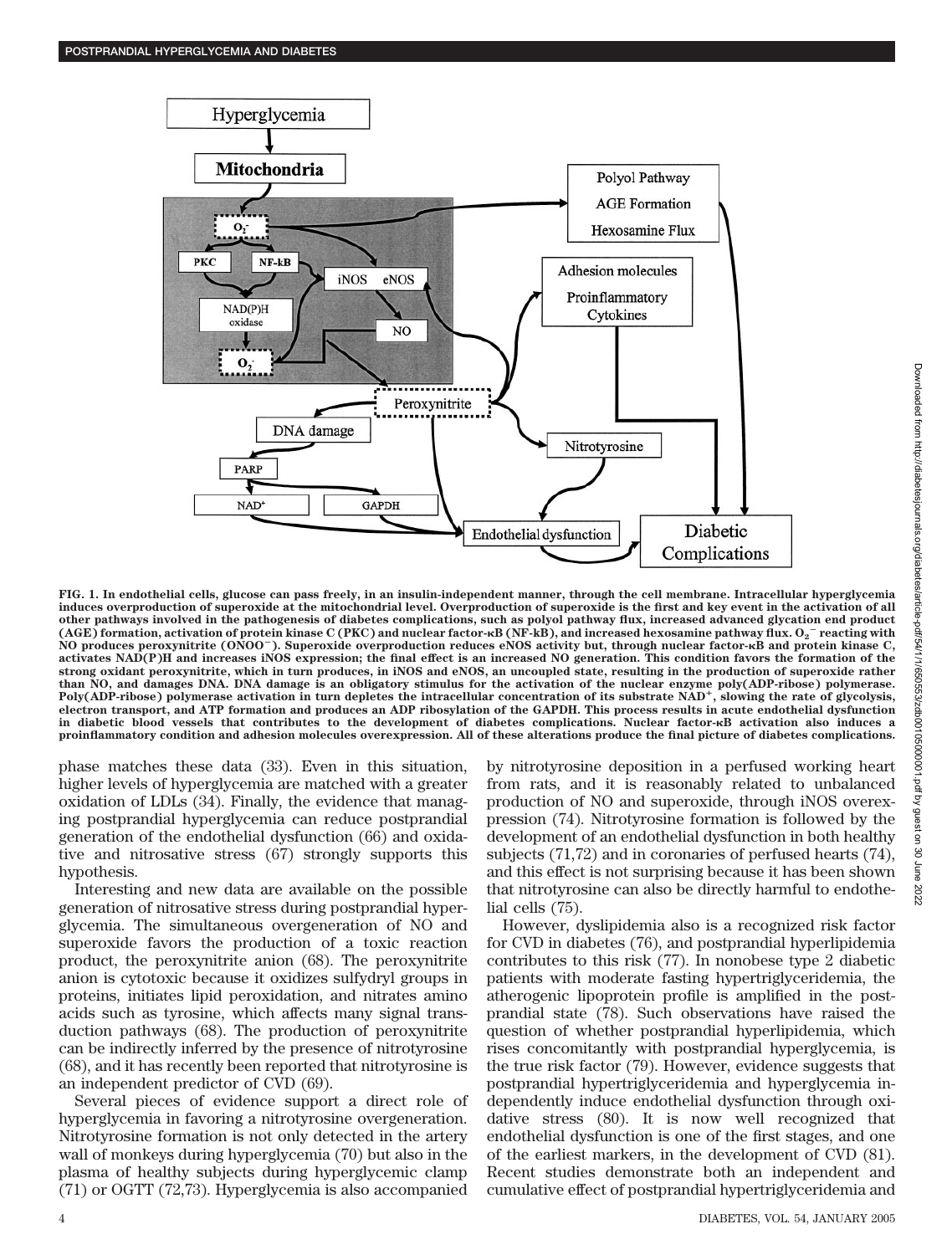hyperglycemia on endothelial function, with oxidative stress as the common mediator (72,73). This lends credence to the idea of a direct atherogenic role for postprandial hyperglycemia that is independent from that of lipids. **Conclusions.** The evidences described up to now prove that hyperglycemia can acutely induce alterations of the normal human homeostasis. It should be noticed that acute increases of glucose serum level not only cause alterations in healthy, normoglycemic subjects but also in diabetic subjects, who also have a basic hyperglycemia. On the basis of these evidences, it can be hypothesized that the acute effects of glucose serum level can add to those produced by chronic hyperglycemia, thus contributing to the final picture of complicated diabetes. The precise relevance of this phenomenon is not exactly comprehensible and quantifiable at the moment, but, due to the tendency to rapid variations of hyperglycemia constant in the life of diabetic patients (above all in the postprandial phase), it is proper to think that it may exert an influence on the onset of complications. Epidemiological studies (3) and preliminary intervention studies (27– 30) seem to support this hypothesis.

Both the DCCT, in relation to type 1 diabetes (82), and the UKPDS, in relation to type 2 diabetes (5), have attested the importance of long-term glycemic control through  $HbA_{1c}$  for the prevention of complications. However, the DCCT investigators pointed out that  $HbA_{1c}$  alone is not a sufficient parameter to explain the onset of such complications and suggested that postprandial hyperglycemic excursions could reasonably favor the onset of diabetes complications (82). Evidence shows that postprandial glucose serum level is the major determinant of  $HbA_{1c}$ level after mean daily blood glucose (83– 86) and that reducing postprandial hyperglycemia significantly reduces  $HbA<sub>1c</sub>$  level in type 2 diabetic patients (87,88). On the basis of this evidence, it seems obvious that if postprandial hyperglycemia is important to determine the level of  $HbA_{1c}$ , which is fundamental in determining the degree of risk for diabetes complications, it can be supposed that postprandial glucose serum level will favor them to a similar degree.

Evidence accumulates suggesting that postprandial excursions of blood glucose may be involved in the development of diabetes complications, particularly (but not only) cardiovascular complications (89,90). However, many questions remain unanswered regarding the definition of postprandial glucose and, perhaps most importantly, whether postprandial hyperglycemia has a unique role in the pathogenesis of diabetic vascular complications and should be a specific target of therapy.

However, this alarmingly suggestive body of evidence for a harmful effect of postprandial hyperglycemia on diabetes complications has been sufficient to influence guidelines from key professional bodies, including the World Health Organization (91), the American Diabetes Association (92), the American College of Endocrinology (93), the International Diabetes Federation (94), the Canadian Diabetes Association (95), and, more recently, a large task force of European scientific societies focused on CVD (96).

Therefore, the real question seems to be, as recently underlined also by the American Diabetes Association (97), "because CVD is the major cause of morbidity and mortality in patients with diabetes, and in type 2 diabetes in particular, understanding the impact on CVD events of treatment directed at specifically lowering postprandial glucose is crucial." To address this fundamental question, future studies must be specifically designed to evaluate this new issue, which may significantly change the therapeutic approach to diabetes.

## **REFERENCES**

- 1. Kannel WB, McGee DL: Diabetes and cardiovascular diseases: the Framingham Study. *JAMA* 241:2035–2038, 1979
- 2. Laakso M: Hyperglycemia and cardiovascular disease in type 2 diabetes. *Diabetes* 48:937–942, 1999
- 3. Bonora E, Muggeo M: Postprandial blood glucose as a risk factor for cardiovascular disease in type II diabetes: the epidemiological evidence. *Diabetologia* 44:2107–2114, 2001
- 4. Stratton IM, Adler AI, Neil HAW, Matthews DR, Manley SE, Cull CA, Hadden D, Turner RC, Holman RR, the UK Prospective Diabetes Study Group: Association of glycaemia with macrovascular and microvascular complications of type 2 diabetes (UKPDS 35): prospective observational study. *BMJ* 321:405– 412, 2000
- 5. UK Prospective Diabetes Study Group: Intensive blood-glucose control with sulphonylureas or insulin compared with conventional treatment and risk of complications in patients with type 2 diabetes (UKPDS 33). *Lancet* 352:837– 853, 1998
- 6. UK Prospective Diabetes Study Group: Effect of intensive blood-glucose control with metformin on complications in overweight patients with type 2 diabetes (UKPDS 34). *Lancet* 352:854 – 865, 1998
- 7. Vinik AI, Jenkins DJ: :Dietary fiber in management of diabetes. *Diabetes Care* 11:160 –1173, 1988
- 8. Wolever TMS, Chiasson JL, Csima A, Hunt JA, Palmason C, Ross SA, Ryan EA: Variation of postprandial plasma glucose, palatability, and symptoms associated with a standardized mixed test meal versus 75 g oral glucose. *Diabetes Care* 21:336 –340, 1998
- 9. de Vegt F, Dekker JM, Ruhe` HG, Stehouwer CDA, Nijpels GBLM, Heine RJ: Hyperglycaemia is associated with all-cause and cardiovascular mortality in the Hoorn population: the Hoorn Study. *Diabetologia* 42:926 –931, 1999
- 10. Donahue RP, Abbott RD, Reed DM, Yano K: Postchallenge glucose concentration and coronary heart disease in men of Japanese ancestry: Honolulu Heart Program. *Diabetes* 36:689 – 692, 1987
- 11. Lowe LP, Liu K, Greenland P, Metzger BE, Dyer AR, Stamler J: Diabetes, asymptomatic hyperglycemia, and 22-year mortality in black and white men: the Chicago Heart Association Detection Project in Industry study. *Diabetes Care* 20:163–169, 1997
- 12. The DECODE Study Group, the European Diabetes Epidemiology Group: Glucose tolerance and mortality: comparison of WHO and American Diabetes Association diagnostic criteria. *Lancet* 354:617– 621, 1999
- 13. Coutinho M, Gerstein HC, Wang Y, Yusuf S: The relationship between glucose and incident cardiovascular events: a metaregression analysis of published data from 20 studies of 95,783 individuals followed for 12.4 years. *Diabetes Care* 22:233–240, 1999
- 14. Balkau B, Shipley M, Jarrett RJ, Pyörälä K, Pyörälä M, Forhan A, Eschwège E: High blood glucose concentration is a risk factor for mortality in middle-aged nondiabetic men: 20-year follow-up in the Whitehall Study, the Paris Prospective Study, and the Helsinki Policemen Study. *Diabetes Care* 21:360 –367, 1998
- 15. Hanefeld M, Fischer S, Julius U, Schulze J, Schwanebeck U, Schmechel H, Ziegelasch HJ, Lindner J, the DIS Group: Risk factors for myocardial infarction and death in newly detected NIDDM: the Diabetes Intervention Study, 11-year follow-up. *Diabetologia* 39:1577–1583, 1996
- 16. Hanefeld M, Koehler C, Schaper F, Fuecker K, Henkel E, Temelkova-Kurktschiev T: Postprandial plasma glucose is an independent risk factor for increased carotid intima-media thickness in non-diabetic individuals. *Atherosclerosis* 144:229 –235, 1999
- 17. Temelkova-Kurktschiev TS, Koehler C, Schaper F, Leonhardt W, Henkel H, Hanefeld M: Postchallenge plasma glucose and glycemic spikes are more strongly associated with atherosclerosis than fasting glucose and  $HbA<sub>1c</sub>$ level. *Diabetes Care* 23:1830 –1834, 2000
- 18. Bellodi G, Manicardi V, Malavasi V, Veneri L, Bernini G, Bossini P, Distefano S, Magnanini G, Muratori L, Rossi G: Hyperglycemia and prognosis of acute myocardial infarction in patients without diabetes mellitus. *Am J Cardiol* 64:885– 888, 1989
- 19. O' Sullivan JJ, Conroy RM, Robinson K, Hickey N, Mulcahy R: In hospital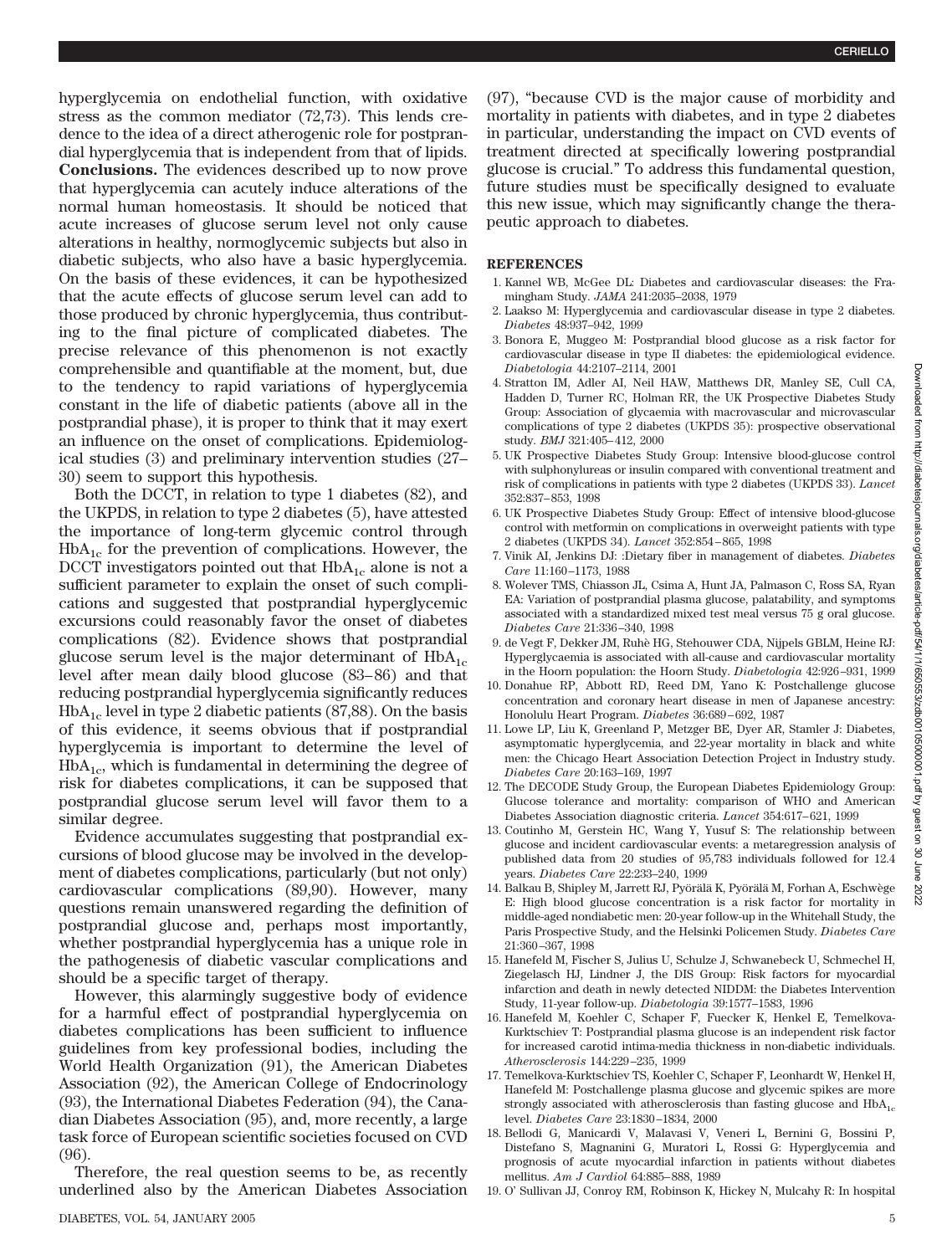prognosis of patients with fasting hyperglycemia after first myocardial infarction. *Diabetes Care* 14:758 –760, 1991

- 20. Gray CS, Taylor R, French JM, Alberti KG, Venables GS, James OF, Shaw DA, Cartlidge NE, Bates D: The prognostic value of stress hyperglycaemia and previosly unrecognized diabetes in acute stroke. *Diabet Med* 4:237– 240, 1987
- 21. Gray CS, French JM, Bates D, Cartlidge NE, Venables GS, James OF: Increasing age, diabetes mellitus and recovery from stroke. *Postgrad Med J* 65:720 –742, 1989
- 22. Capes SE, Hunt D, Malmberg K, Gerstein HC: Stress hyperglycaemia and increased risk of death after myocardial infarction in patients with and without diabetes: a systematic overview. *Lancet* 355:773–778, 2000
- 23. Malmberg K, Norhammar A, Wedel H, Ryden L: Glycometabolic state at admission: important risk marker of mortality in conventionally treated patients with diabetes mellitus and acute myocardial infarction: long-term results from the diabetes and insulin-glucose infusion in acute myocardial infarction (DIGAMI) study. *Circulation* 99:2626 –2632, 1999
- 24. Marfella R, Nappo F, De Angelis L, Siniscalchi M, Rossi F, Giugliano D: The effect of acute hyperglycaemia on QTc duration in healthy man. *Diabetologia* 43:571–575, 2000
- 25. Gokhroo R, Mittal SR: Electrocardiographic correlates of hyperglycemia in acute myocardial infarction. *Int J Cardiol* 22:267–269, 1989
- 26. Chiasson JL, Josse RG, Gomis R, Hanefeld M, Karasik A, Laakso M, the STOP-NIDDM Trail Research Group: Acarbose for prevention of type 2 diabetes mellitus: the STOP-NIDDM randomised trial. *Lancet* 359:2072– 2077, 2002
- 27. Chiasson JL, Josse RG, Gomis R, Hanefeld M, Karasik A, Laakso M, the STOP-NIDDM Trial Research Group: Acarbose treatment and the risk of cardiovascular disease and hypertension in patients with impaired glucose tolerance: the STOP-NIDDM trial. *JAMA* 290:486 – 494, 2003
- 28. Hanefeld M, Chiasson JL, Koehler C, Henkel E, Schaper F, Temelkova-Kurktschiev T: Acarbose slows progression of intima-media thickness of the carotid arteries in subjects with impaired glucose tolerance. *Stroke* 35:1073–1078, 2004
- 29. Hanefeld M, Cagatay M, Petrowitsch T, Neuser D, Petzinna D, Rupp M: Acarbose reduces the risk for myocardial infarction in type 2 diabetic patients: meta-analysis of seven long-term studies. *Eur Heart J* 25:10 –16, 2004
- 30. Esposito K, Giugliano D, Nappo F, Marfella R: Regression of carotid atherosclerosis by control of postprandial hyperglycemia in type 2 diabetes mellitus. *Circulation* 29:2978 –2984, 2004
- 31. Tsai EC, Hirsch IB, Brunzell JD, Chait A: Reduced plasma peroxyl radical trapping capacity and increased susceptibility of LDL to oxidation in poorly controlled IDDM. *Diabetes* 43:1010 –1014, 1994
- 32. Jenkins AJ, Klein RL, Chassereau CN, Hermayer KL, Lopes-Virella MF: LDL from patients with well-controlled IDDM is not more susceptible to in vitro oxidation. *Diabetes* 45:762–767, 1996
- 33. Diwadkar VA, Anderson JW, Bridges SR, Gowri MS, Oelgten PR: Postprandial low density lipoproteins in type 2 diabetes are oxidized more extensively than fasting diabetes and control samples. *Proc Soc Exp Biol Med* 222:178 –184, 1999
- 34. Ceriello A, Bortolotti N, Motz E, Pieri C, Marra M, Tonutti L, Lizzio S, Feletto F, Catone B, Taboga C: Meal-induced oxidative stress and lowdensity lipoprotein oxidation in diabetes: the possible role of hyperglycemia. *Metabolism* 48:1503–1508, 1999
- 35. Jorgensen RG, Russo L, Mattioli L, Moore WV: Early detection of vascular dysfunction in type I diabetes. *Diabetes* 37:292–296, 1988
- 36. Marfella R, Verrazzo G, Acampora R, La Marca C, Giunta R, Lucarelli C, Paolisso G, Ceriello A, Giugliano D: Glutathione reverses systemic hemodynamic changes by acute hyperglycemia in healthy subjects. *Am J Physiol* 268:E1167–E1173, 1995
- 37. Kawano H, Motoyama T, Hirashima O, Hirai N, Miyao Y, Sakamoto T, Kugiyama K, Ogawa H, Yasue H: Hyperglycemia rapidly suppresses flow-mediated endothelium-dependent vasodilation of brachial artery. *J Am Coll Cardiol* 34:146 –154, 1999
- 38. Giugliano D, Marfella R, Coppola L, Verrazzo G, Acampora R, Giunta R, Nappo F, Lucarelli C, D'Onofrio F: Vascular effects of acute hyperglycemia in humans are reversed by L-arginine: evidence for reduced availability of nitric oxide during hyperglycemia. *Circulation* 95:1783–1790, 1997
- 39. Shige H, Ishikawa T, Suzukawa M, Ito T, Nakajima K, Higashi K, Ayaori M, Tabata S, Ohsuzu F, Nakamura H: Endothelium-dependent flow-mediated vasodilation in the postprandial state in type 2 diabetes mellitus. *Am J Cardiol* 84:1272–1274, 1999
- 40. Ceriello A: Coagulation activation in diabetes mellitus: the role of hyperglycaemia and therapeutic prospects. *Diabetologia* 36:1119 –1125, 1993
- 41. Jones RL, Peterson CM: Reduced fibrinogen survival in diabetes mellitus a reversible phenomenon. *J Clin Invest* 63:485– 493, 1979
- 42. Jones RL: Fibrinopeptide A in diabetes mellitus: relation to levels of blood glucose, fibrinogen disappearance, and hemodynamic changes. *Diabetes* 34:836 – 841, 1985
- 43. Ceriello A, Giugliano D, Quatraro A, Dello Russo P, Marchi E, Torella R: Hyperglycemia may determine fibrinopeptide A plasma level increase in humans. *Metabolism* 38:1162–1163, 1989
- 44. Ceriello A, Giacomello R, Stel G, Motz E, Taboga C, Tonutti L, Pirisi M, Falleti E, Bartoli E: Hyperglycemia-induced thrombin formation in diabetes: the possible role of the oxidative stress. *Diabetes* 44:924 –928, 1995
- 45. Ceriello A, Giugliano D, Quatraro A, Dello Russo P, Torella R: Blood glucose may condition factor VII levels in diabetic and normal subjects. *Diabetologia* 31:889 – 891, 1988
- 46. Sakamoto T, Ogawa H, Kawano H, Hirai N, Miyamoto S, Takazoe K, Soejima H, Kugiyama K, Yoshimura M, Yasue H: Rapid change of platelet aggregability in acute hyperglycemia: detection by a novel laser-light scattering method. *Thromb Haemost* 83:475– 479, 2000
- 47. Ceriello A, Taboga C, Tonutti L, Giacomello R, Stel G, Motz E, Pirisi M: Post-meal coagulation activation in diabetes mellitus: the effect of acarbose. *Diabetologia* 39:469 – 473, 1996
- 48. Ruosladti E: Integrins. *J Clin Invest* 187:1–5, 1991
- 49. Lopes-Virella MF, Virella G: Immune mechanism of atherosclerosis in diabetes mellitus (Review). *Diabetes* 41 (Suppl. 2):86 –91, 1992
- 50. Blann AD, McCollum CN: Circulating endothelial cell/leukocyte adhesion molecules in atherosclerosis. *Thromb Haemostas* 72:151–154, 1994
- 51. Cominacini L, Fratta Pasini A, Garbin U, Davoli A, De Santis A, Campagnola M, Rigoni A, Zenti MG, Moghetti P, Lo Cascio V: Elevated levels of soluble E-selectin in patients with IDDM and NIDDM: relation to metabolic control. *Diabetologia* 38:1122–1124, 1995
- 52. Ceriello A, Falleti E, Bortolotti N, Motz E, Cavarape A, Russo A, Gonano F, Bartoli E: Increased circulating ICAM-1 levels in type-2 diabetic patients: the possible role of metabolic control and oxidative stress. *Metabolism* 45:498 –501, 1996
- 53. Ceriello A, Falleti E, Motz E, Taboga C, Tonutti L, Ezsol Z, Gonano F, Bartoli E: Hyperglycemia-induced circulating ICAM-1 increase in diabetes mellitus: the possible role of oxidative stress. *Horm Metab Res* 30:146 –149, 1998
- 54. Marfella R, Esposito K, Giunta R, Coppola G, De Angelis L, Farzati B, Prolisso G, Giugliano D: Circulating adhesion molecules in humans: role of hyperglycemia and hyperinsulinemia. *Circulation* 101:2247–2251, 2000
- 55. Plutzky J: Inflammation in atherosclerosis and diabetes mellitus. *Rev Endocr Metab Disord* 5:255–259, 2004
- 56. Esposito K, Nappo F, Marfella R, Giugliano G, Giugliano F, Ciotola M, Quagliaro L, Ceriello A, Giugliano D: Inflammatory cytokine concentrations are acutely increased by hyperglycemia in humans: role of oxidative stress. *Circulation* 106:2067–2072, 2002
- 57. Nappo F, Esposito K, Cioffi M, Giugliano G, Molinari AM, Paolisso G, Marfella R, Giugliano D: Postprandial endothelial activation in healthy subjects and in type 2 diabetic patients: role of fat and carbohydrate meals. *J Am Coll Cardiol* 39:1145–1150, 2002
- 58. Brownlee M: Biochemistry and molecular cell biology of diabetic complications. *Nature* 414:813– 820, 2001
- 59. Ceriello A: New insights on oxidative stress and diabetic complications may lead to a "causal" antioxidant therapy. *Diabetes Care* 26:1589 –1596, 2003
- 60. Title LM, Cummings PM, Giddens K, Nassar BA: Oral glucose loading acutely attenuates endothelium-dependent vasodilation in healthy adults without diabetes: a effect prevented by vitamin C and E. *J Am Coll Cardiol* 36:2185–2191, 2000
- 61. Beckman JA, Goldfine AB, Gordon MB, Creager MA: Ascorbate restores endothelium-dependent vasodilation impaired by acute hyperglycemia in humans. *Circulation* 103:1618 –1623, 2001
- 62. Ceriello A, Bortolotti N, Crescentini A, Motz E, Lizzio S, Russo A, Ézsol Z, Tonutti L, Taboga C: Antioxidant defenses are reduced during oral glucose tolerance test in normal and non-insulin dependent diabetic subjects. *Eur J Clin Invest* 28:329 –333, 1998
- 63. Tessier D, Khalil A, Fulop T: Effects of an oral glucose challenge on free radicals/antioxidants balance in an older population with type II diabetes. *J Gerontol* 54:541–545, 1999
- 64. Konukoglu D, Hatemi H, Ozer EM, Gonen S, Akcay T: The erythrocyte glutathione levels during oral glucose tolerance test. *J Endocrinol Invest* 20:471– 475, 1997
- 65. Ceriello A, Bortolotti N, Motz E, Crescentini A, Lizzio S, Russo A, Tonutti L, Taboga C: Meal-generated oxidative stress in type 2 diabetic patients. *Diabetes Care* 21:1529 –1533, 1998